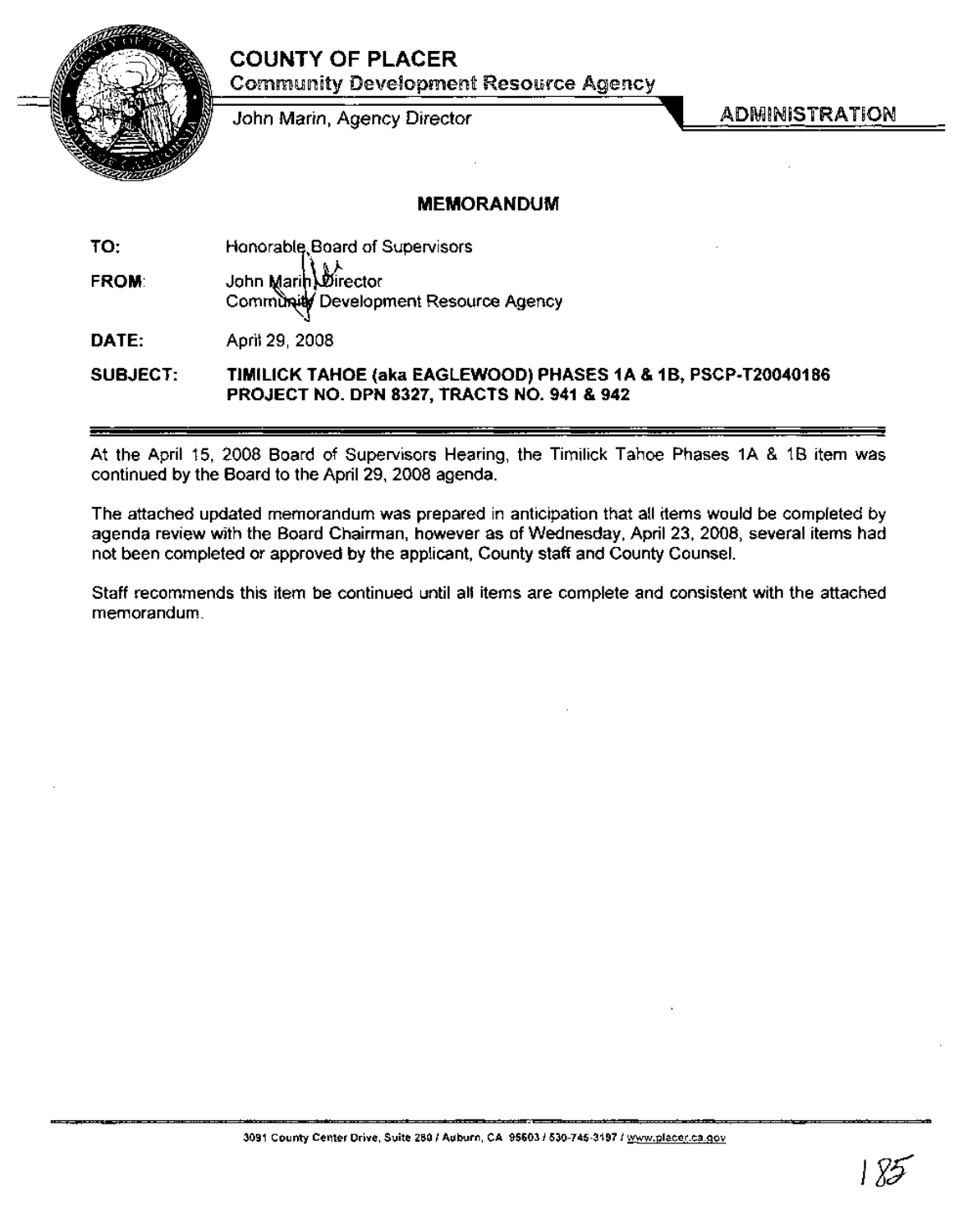

# COUNTY OF PLACER Community Development Resource Agency

ENGINEERING & SURVEYING

John Marin, Agency Director

Wes Zicker Director of Engineering & Surveyir

## MEMORANDUM

TO: Honorable Board of Supervisors

FROM: Daniel Dottai, Engineering Manager Department of Engineering and Surveying, Community Development Resource Agency

DATE: April 29, 2008

SUBJECT: TIMILICK TAHOE (aka EAGLEWOOD) PHASES 1A & 1B, PSCP-T20040186 PROJECT NO. DPN 8327, TRACTS NO. 941 & 942

This item was initially heard by your Board at the April 15<sup>th</sup> Board Hearing in Tahoe. At that time interim water system improvements sufficient to serve Phases 1A and 1B were nearing completion but were not completed in time for acceptance by the hearing date. It is anticipated that the interim water system improvements will be complete and accepted by PCWA at the time of this hearing. The County is holding security for the water system improvements. The improvements being interim, PCWA has requested that the County withhold reducing the security an amount equal to the outstanding items needed for ultimate water system completion.

## ACTION REQUESTED:

This department has inspected construction of all improvements within the Timilick Tahoe Phases 1A and 1B project and found the work to be in accordance with approved standards. Therefore, it is requested that the Board take the following actions:

- 1. Accept the Timilick Tahoe Phases 1A and 1B improvements as complete.
- 2. Authorize the following reduction to the Timilick Tahoe Phases 1A and 1B Faithful Performance and Labor/Materials sureties:

Bond No. K07467965 issued for \$4,095,785.43 for general subdivision improvements:

- a) Reduce the Faithful Performance bond to 25%.
- b) Reduce the Labor/Materials bond to 50%, to be held for six months or longer if claims exist.

Bond No. K07467977 issued for \$4,180,000 for water system improvements:

- a) Reduce to 25% only the amount of the Faithful Performance bond in excess of the required PCWA Facilities Agreement security, resulting in a retained bond amount of \$3,402,250.
- b) Reduce to 50% only the amount of the Labor/Materials bond in excess of the required PCWA Facilities Agreement security, resulting in a retained bond amount of \$3,661,500, to be held for six months or longer if claims exist.
- 3. Authorize the Director ofEngineering and Surveying to reduce and/or retain the additional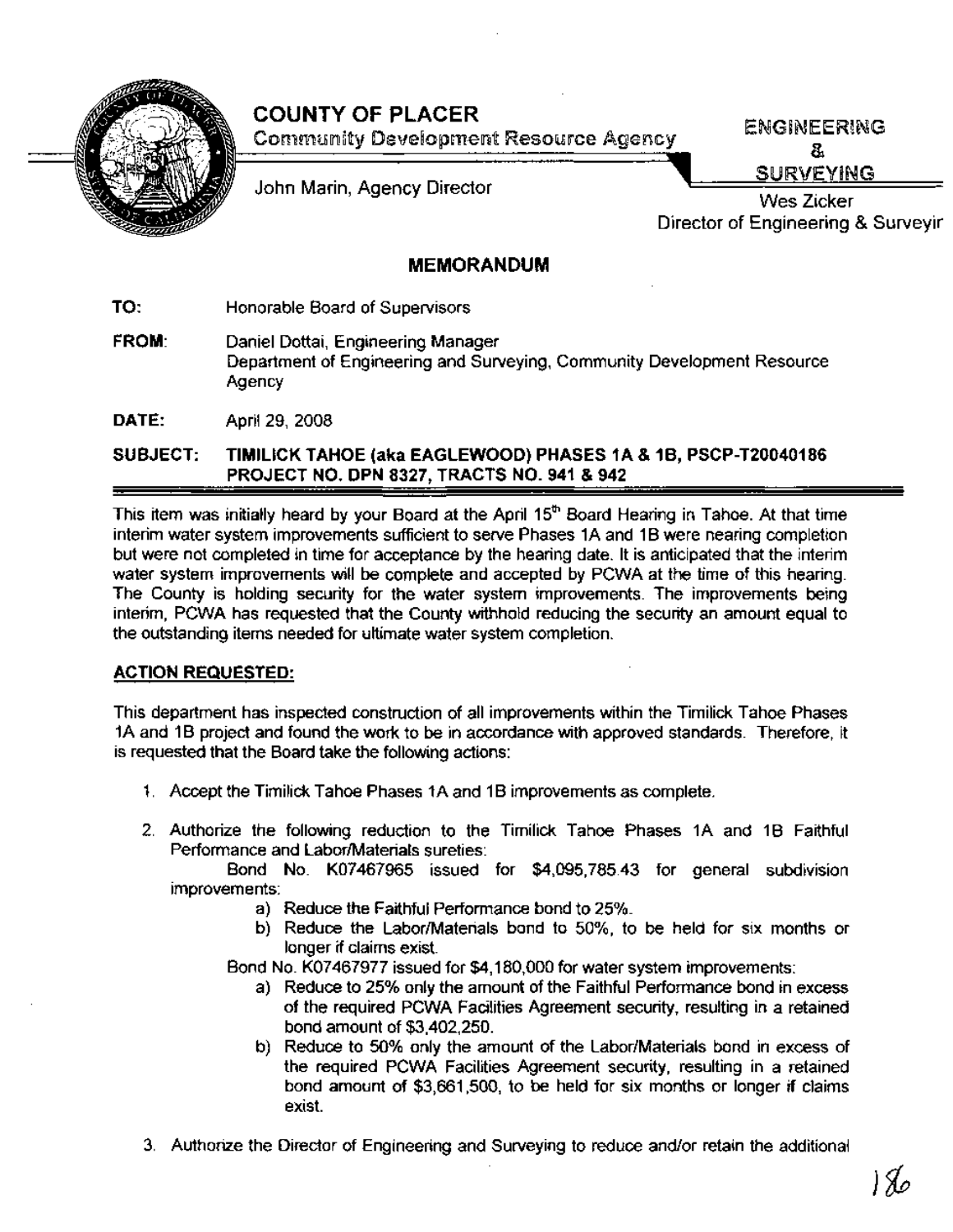security amount retained under Bond No. K07467977 for the general subdivision improvements and water system improvements as defined below and to execute a Deferred Improvement Agreement to insure completion of those improvements prior to insurance of any building permits in subsequent phases of the project.

- 4. Approve the attached Resolution authorizing the Director of Facility Services, or his designee, to execute all documents and take such other actions as may be necessary or appropriate to implement the acquisition of Parcel 1 of Book 31 of Parcel Maps, Page 147 for County park site and open space use; grant sites to the Placer County Water Agency for a well and service facility on said property; and, record grant deeds and necessary easements associated to these property transactions.
- 5. Approve the addition of the Parcel 1 of Book 310f Parcel Maps, Page 147 to the Master Fixed Asset List.

#### **BACKGROUND:**

The Timilick Tahoe subdivision, originally entitled as "Eaglewood", was approved to create 462 residential units, 5 open space lots, and 9 open space / recreation lots, including an 18 hole golf course. The project is divided into 9 phases. Phase 1A created 47 single-family residential lots with an average lot size of 13,000 square feet. Phase 1B created 40 townhome lots with an average size of 6,000 square feet. The subdivision is located at the end of Schaffer Mill Road off Highway 267 in Martis Valley area of Tahoe.

Phases 1A (Tract 941) and 1B (Tract 942) are the two "subphases" comprising Phase 1 in its entirety, and were separated to differentiate the two differing uses, single family versus townhomes, for purposes of distinct CC&R's. Maps of Phase 1A and 1B are shown on attached Exhibits "A-1" and "A-2" respectively. The Phase 1 Improvement Plans were approved in May 2006. The Phase 1A and 1B Final Maps recorded in October 2006.

The improvements constructed with these two subdivisions consist of subdivision streets and related underground infrastructure, drainage, multi-purpose trails, survey monumentation and miscellaneous items. Streets within Phases 1A and 1B are private with maintenance provided by the property owners. Security sufficient to cover Faithful Performance and Labor/Materials has been posted with Placer County.

Some minor infrastructure components are not fully complete as of this date due to Tahoe's seasonal grading restriction. The outstanding incomplete improvements have been inventoried and secured by separate instrument. The incomplete improvements are slated to be constructed in May of this year when grading restrictions for Tahoe projects are lifted. All incomplete components are ancillary and have no detrimental effect on firellife/safety issues.

Two bonds were taken by the County as security for the improvements. Bond No. K07467965 is security for the general subdivision improvements. Bond No. K07467977 is security for the water supply infrastructure necessary to serve the project and as required by the water purveyor, Placer County Water Agency.

The project developer has entered into several Facilities Agreements with PCWA, one of which involves an interim water system to serve Phases 1A and 1B. PCWA has indicated that, upon completion of the interim water system improvements, the ability to provide water service for Phases 1A and 1B will be in place. Remaining water system improvements to serve subsequent subdivision phases are not yet complete. PCWA has indicated that security in the amount of \$3,143,000 is needed to guarantee completion of ultimate water system improvements.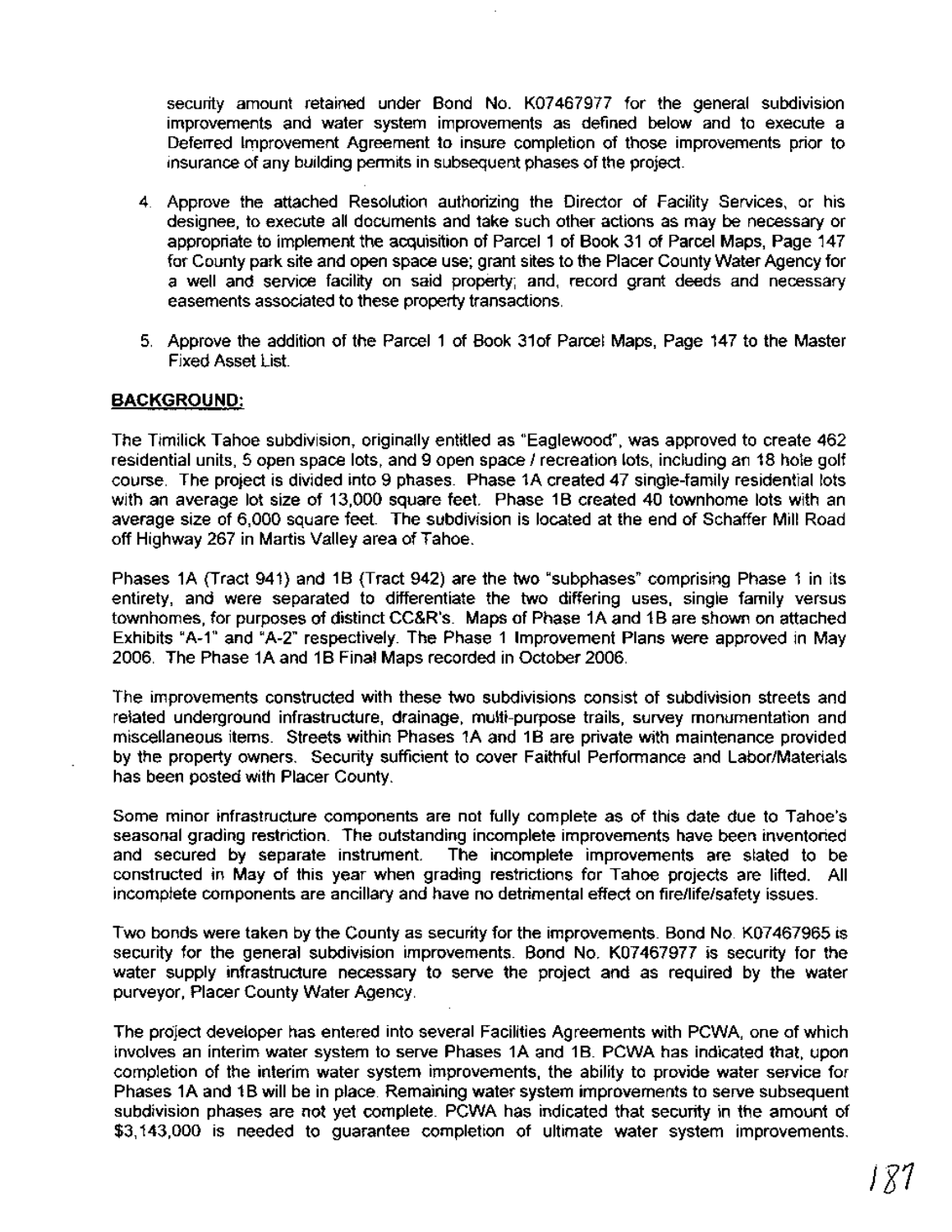Therefore, staff recommends that Bond. No. K07467977 be reduced only for the amount in excess ofthat needed to secure ultimate water system improvements and that the security be used for a Deferred Improvement Agreement for those improvements.

Under the conditions of approval for the project there is a requirement to pay the County's normal park fees. In lieu of the actual payment of fees, the Facilities Services Department has agreed to accept title to a tract of land (Parcel 1 of Book 31 of Parcel Maps, Page 147) within the boundary of the subdivision for park and open space purposes. That parcel is identified on the attached Exhibit A-1. In order to comply with the conditions of approval, the deed granting that parcel to the County will be recorded after your Board's action on this item. Staff requests your Board's approval of the attached Resolution authorizing the Director of Facilities Services to record the deed thereby transferring the title to the property from the developer to the County and further providing authority to the Director to grant to PCWA, in fee, an approximately oneacre service facility site as contemplated in the conditions of approval, along with granting easements associated with an existing well site on the parcel.

Access to the Timilick project and the park site parcel noted above is via Schaeffer Mill Road, a private road. That road is subject to Irrevocable Offers of Dedication (100) of a highway easement (Documents 96-0055822-00, 96-0055821, and 96-035182). In order to provide public access to the park site the 100 from Highway 267 to the entrance to the park site will be accepted by the County Right of Way agent prior to the recordation of the deed of the park site. It is recommended that the road remain privately maintained because there is no CSA funding available to offset the cost of maintenance and snow plowing. Maintenance is currently provided by the Homeowners Association of the Lahontan subdivision, although it is possible that other developments, including Timilick, will be asked to pay their fair share of the cost under a private agreement between property owners.

It should be noted that at the time that this Memorandum was prepared, PCWA had not provided the necessary notice of acceptance of the water supply facilities. The County will need to receive this acceptance to assure domestic water service to the lots within Timilick Tahoe Phases 1A and 1B. Based on the developer's performance in meeting that agency's criteria, water service may not be available at the proposed hearing date. Staff will advise your Board of the status of the project upon the opening of the public hearing on the item.

#### **ENVIRONMENTAL CLEARANCE:**

An Environmental Impact Report (EIR) was prepared for this project pursuant to the provisions of CEQA. The Final EIR was certified by the Planning Commission on June 24,2004.

#### **FISCAL IMPACT:**

None.

Respectfully submitted,

Wesley K. Zicker, P. E. Director, Engineering and Survey Department

Attached to this report for the Board's information/consideration are: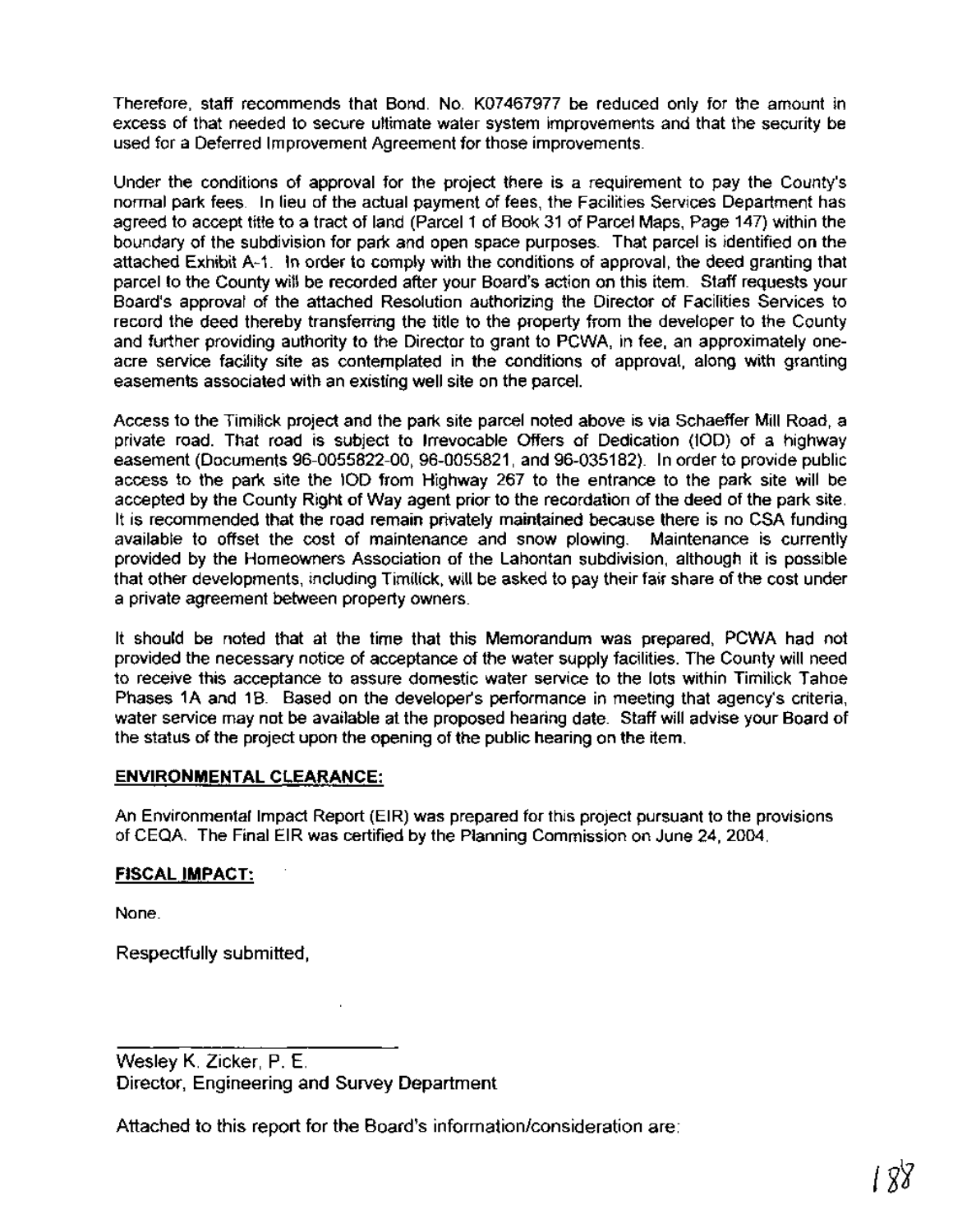Attachments: Exhibit "A-1" - Map of Phase 1A Subdivision Exhibit "A-2" - Map of Phase 1B Subdivision Resolution Exhibit "B" - Parcel 1 of Book 31 of Parcel Maps, Page 147

 $\sim 10^{-11}$ 

 $\ddot{\phantom{a}}$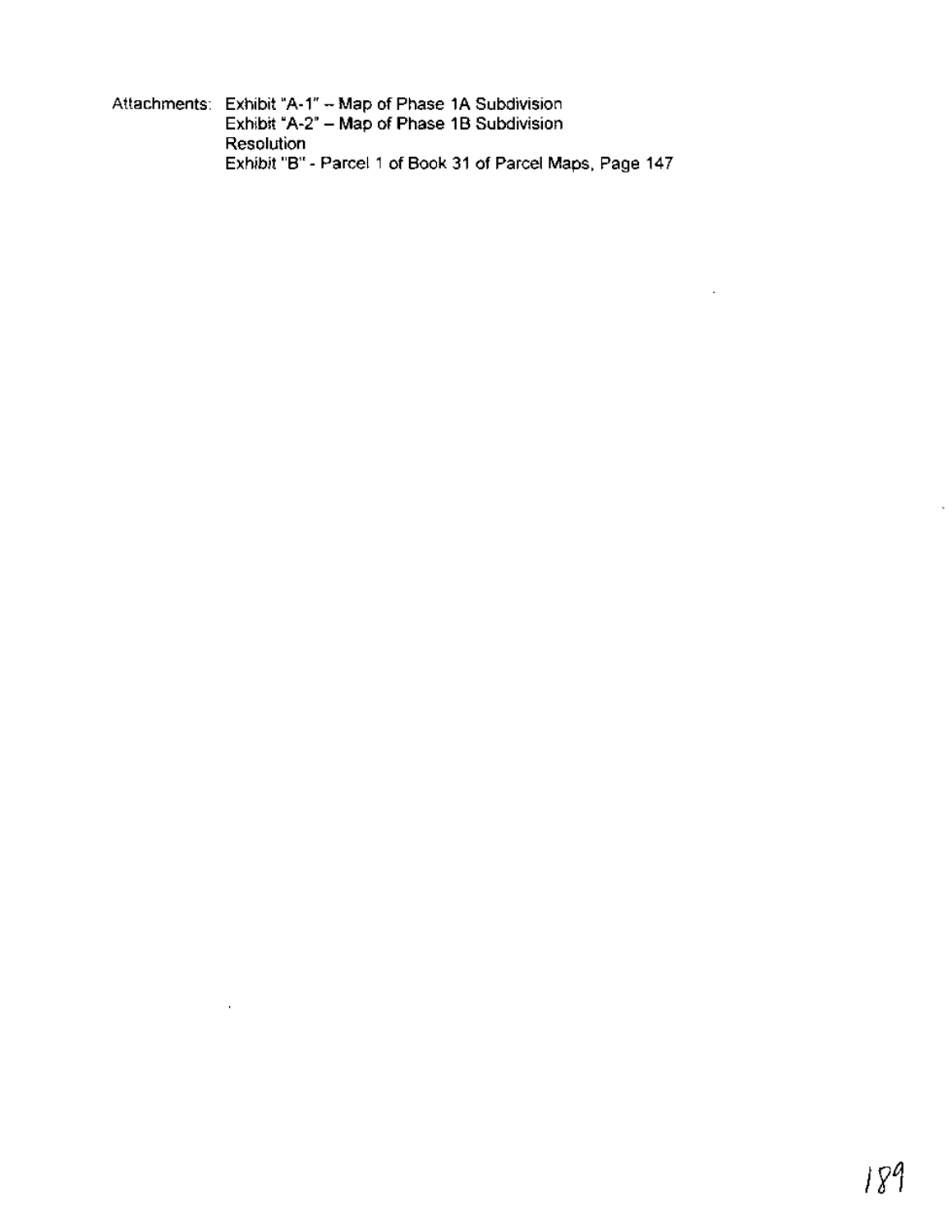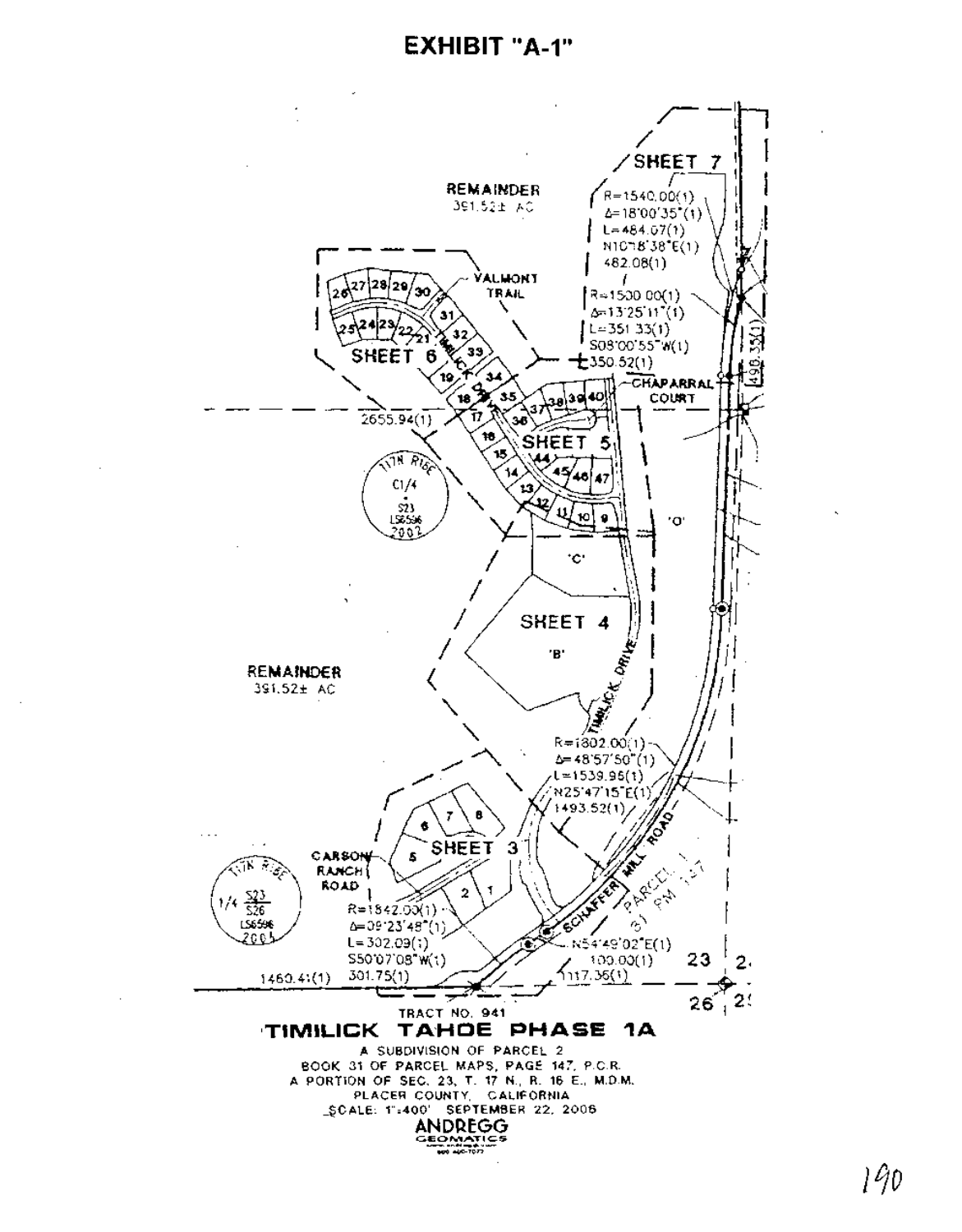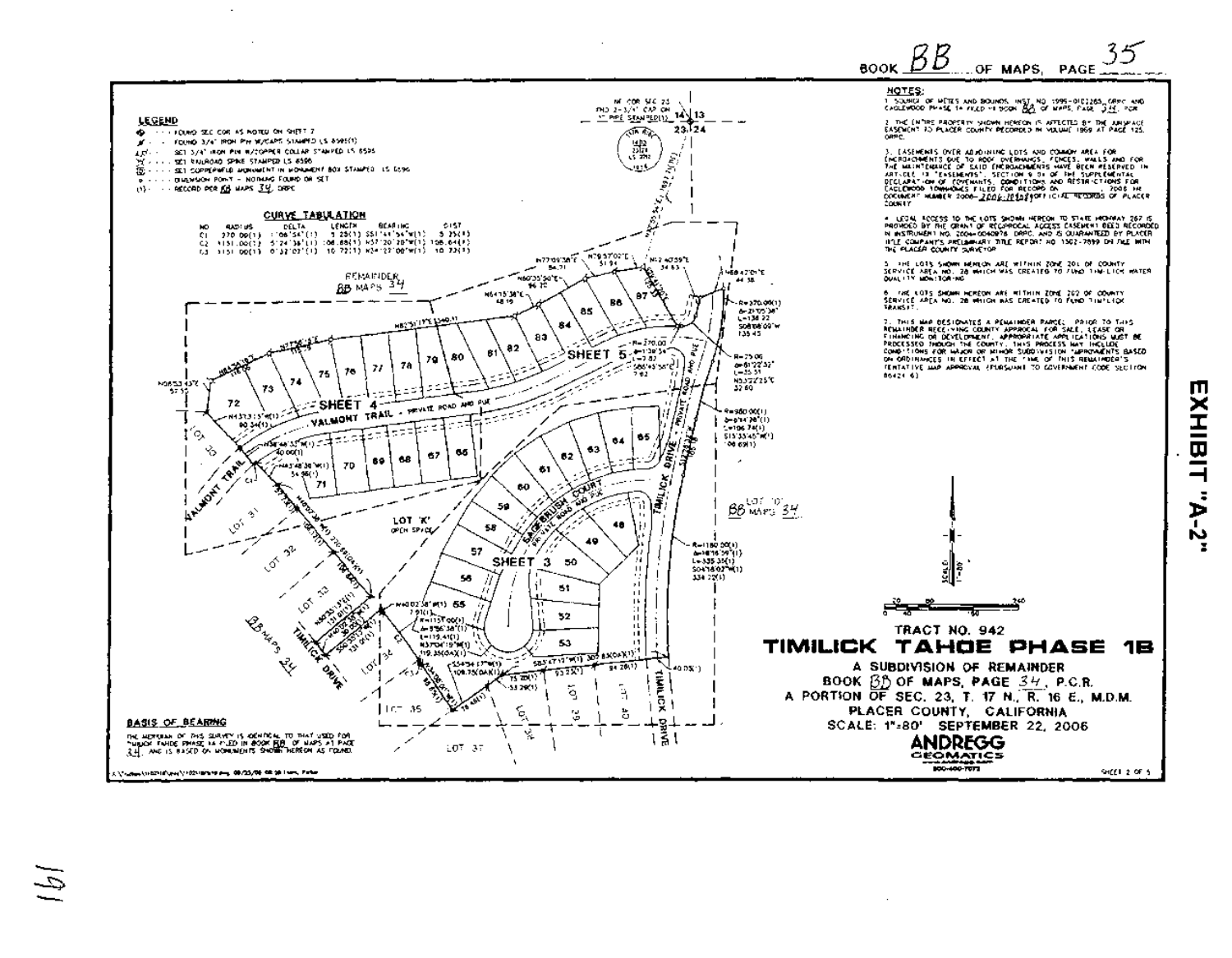# **UCIUIC LIIC DUAIU UI JUPEIVISUIS County of Placer, State of California**

**Resol.** No: \_

**In the matter of:** A Resolution authorizing the Director of Facility Services to take various actions regarding acquisition of real property known as Parcel 1 of Book 31 of Parcel Maps, Page 147, located at the end of Schaffer Mill Road off Highway 267 in the Martis Valley area of eastern Placer County.

**RESOLUTION** was duly passed by the Board of Supervisors of the County of Placer at a regular meeting held  $\frac{1}{1}$  ,  $\frac{1}{1}$  ,  $\frac{1}{1}$  , by the following vote on roll call:

Ayes:

Noes:

Absent:

Signed and approved by me after its passage.

Chairman, Board of Supervisors

Attest: Clerk of said Board

WHEREAS, Martis Valley Associates LLC, is the owner of Parcel 1 of Book 31 of Parcel Maps, Page 147, located at the end of Schaffer Mill Road off Highway 267 in the Martis Valley area of eastern Placer County (hereinafter the "Property"); and,

WHEREAS, pursuant to the Major Subdivision/Conditional Use Permit for the Timilick Tahoe subdivision, originally entitled as "Eaglewood," there is a requirement to pay the County's normal park and recreation fees; and,

WHEREAS, in lieu of the actual payment of the park and recreation fees, the Department of Facility Services has agreed to accept title to the Property within the boundary of the subdivision for park and open space purposes; and,

WHEREAS, in order to comply with the conditions of approval associated with said Major Subdivision/Conditional Use Permit, the deed granting the Property to the County will be recorded after the Board of Supervisors accepts the Timilick Tahoe Phase 1A and 1B improvements as complete; and,

WHEREAS, an existing well site located on said Property, as shown on Exhibit B, must be granted to the Placer County Water Agency (PCWA) in order to provide public water service to the Timilick Tahoe subdivision; and,

WHEREAS, in accordance with the conditions of approval, an one-acre ± site is to be located on said Property, in the proposed location as shown on Exhibit B, for a PCWA maintenance/service site and granted in fee to PCWA.

NOW THEREFORE, BE IT RESOLVED, that the Placer County Board of Supervisors does hereby authorize the Director of Facility Services, or his designee, to execute on behalf of the County, all documentation and take such other actions necessary or appropriate to acquire the Property; does hereby authorize the payment of funds necessary to complete the close of escrow for this transaction; and does hereby consent to the acceptance and recordation of the grant deeds to PCWA for a well site and maintenance/service site on said Property together with the grant and recordation of water line easements to PCWA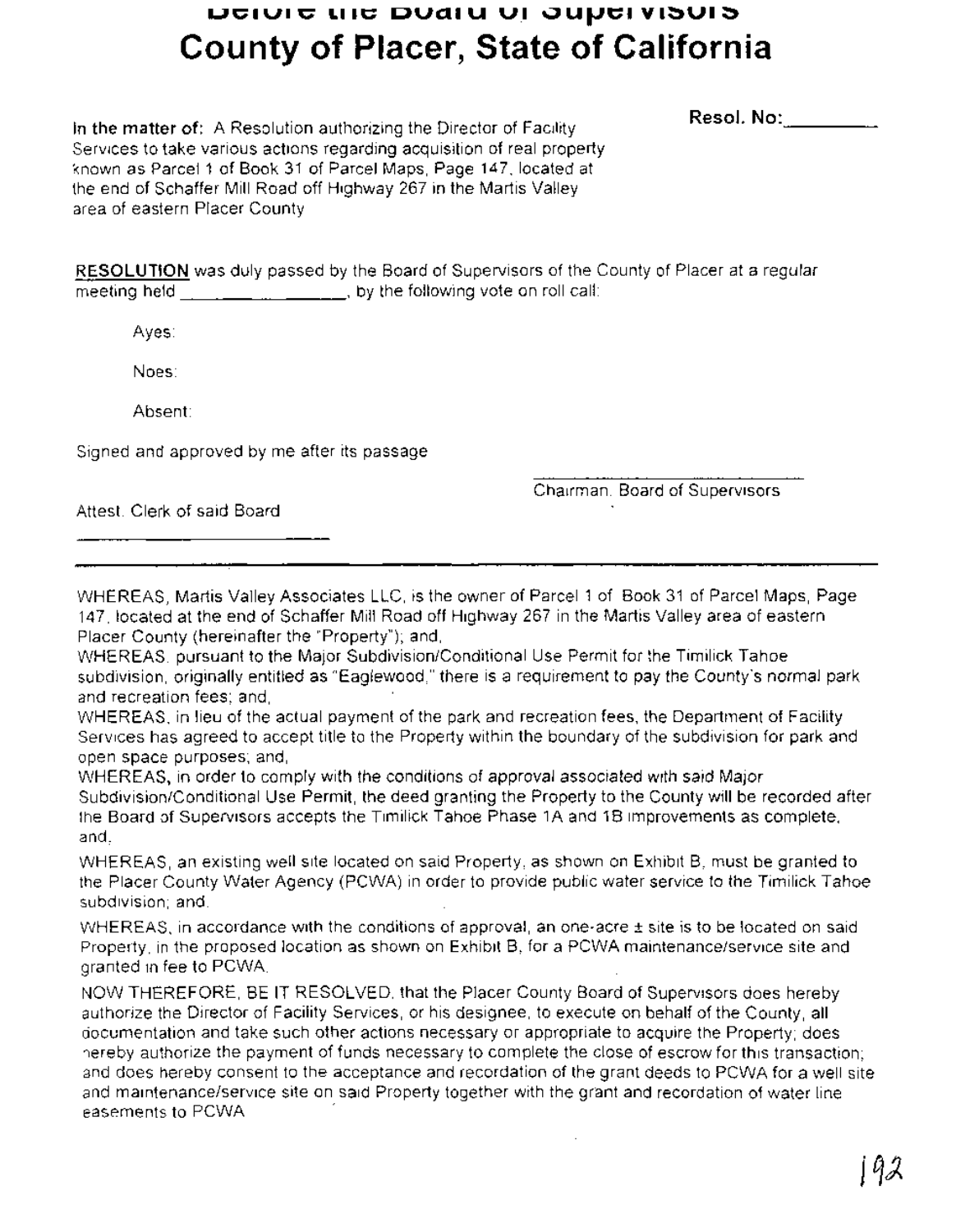**Location Map**